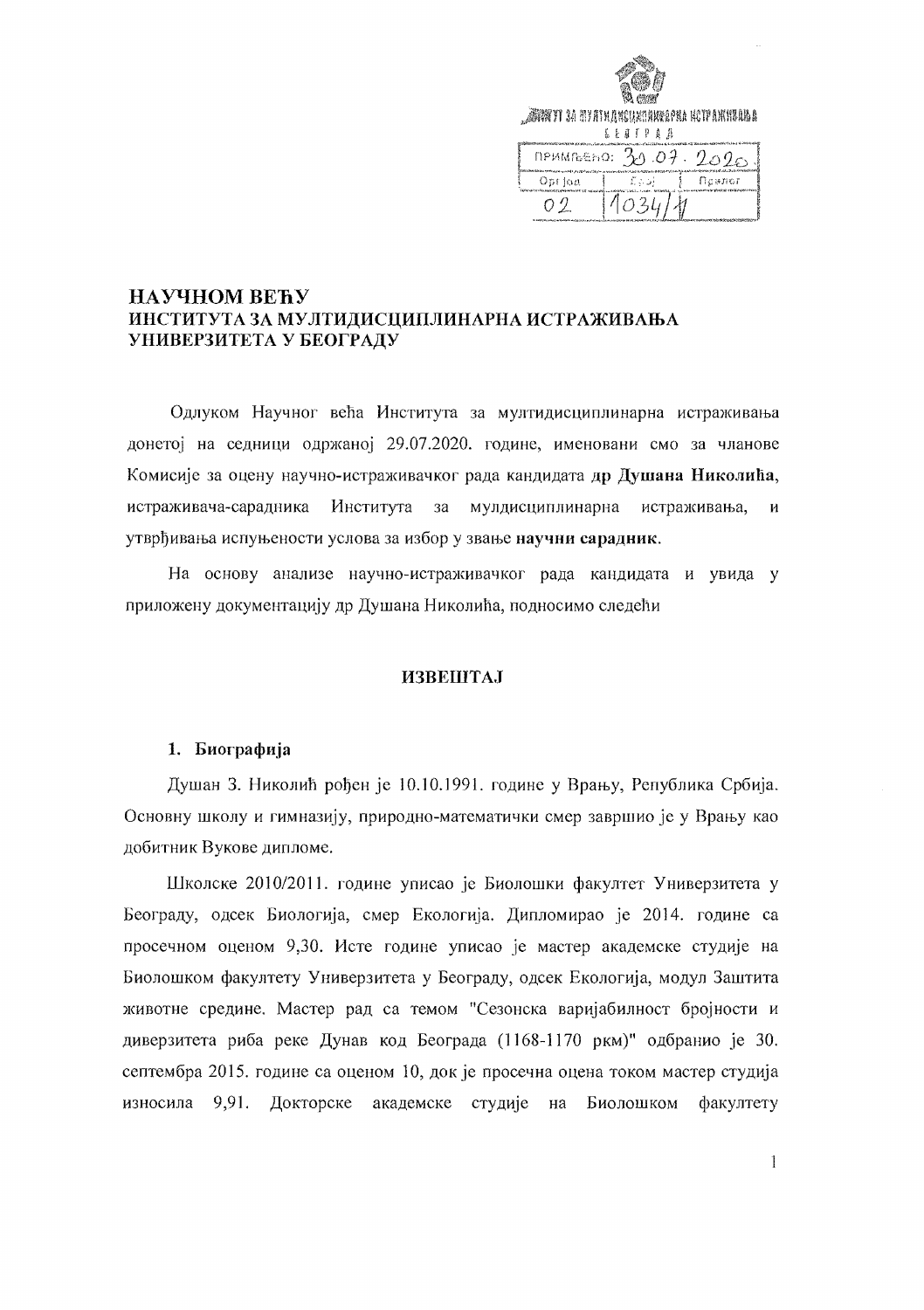Универзитета у Београду, одсек Екологија, модул Хидроекологија, уписао је 2015. године. Докторску тезу под насловом "Екотоксикологија и хистопатологија гргеча (Perca fluviatilis) из вештачких језера у Србији" одбранио је 03.07.2020. године.

Априла 2016. године постао је стипендиста Министарства ПНТР, а од априла 2018. године запослен је у Институту за мултидисциплинарна истраживања Универзитета у Београду. Од школске 2016/2017. године укључен је у реализацију наставе на предметима Екологија животиња и Хидроекологија за студенте основних академских студија на Биолошком факултету, као сарадник у настави. Савладао је програм сталног усавршавања "Train (Training and Research for Academic Newcomers"). Члан је Удружења токсиколога Србије.

До сада је био учесник 8 националних, 3 међународна и једном билатералном пројекту. Аутор је и коаутор 3 међународне публикације и 9 саопштења са конгреса у земљи и иностранству. Такође, коаутор је два програма управљања рибарским подручјем и једног извештаја о мониторингу стања рибљег фонда.

### 2. Библиографија

Радови у међународним часописима изузетних вредности (М21а=10):

1. Nikolić, D., Skorić, S., Lenhardt, M., Hegediš, A., Krpo-Ćetković, J. (2020). Risk assessment of using fish from different types of reservoirs as human food–A study on European perch (Perca fluviatilis). Environmental Pollution 257, 113586. IF: 6,792 (2019); број хетероцитата: 1

### Радови у врхунским међународним часописима (М21=8):

2. Nikolić, D., Skorić, S., Rašković, B., Lenhardt, M., Krpo-Ćetković, J. (2020). Impact of reservoir properties on elemental accumulation and histopathology of European perch (Perca fluviatilis). Chemosphere 244, 125503. IF: 5,778 (2019); број хетероцитата: 1

### Радови у међународним часописима (М23=3):

3. Skorić, S., Mićković, B., Nikolić, D., Hegediš, A., Cvijanović, G. (2017). A Weight-length relationship of the Amur Sleeper (Perccottus glenii Dybowski,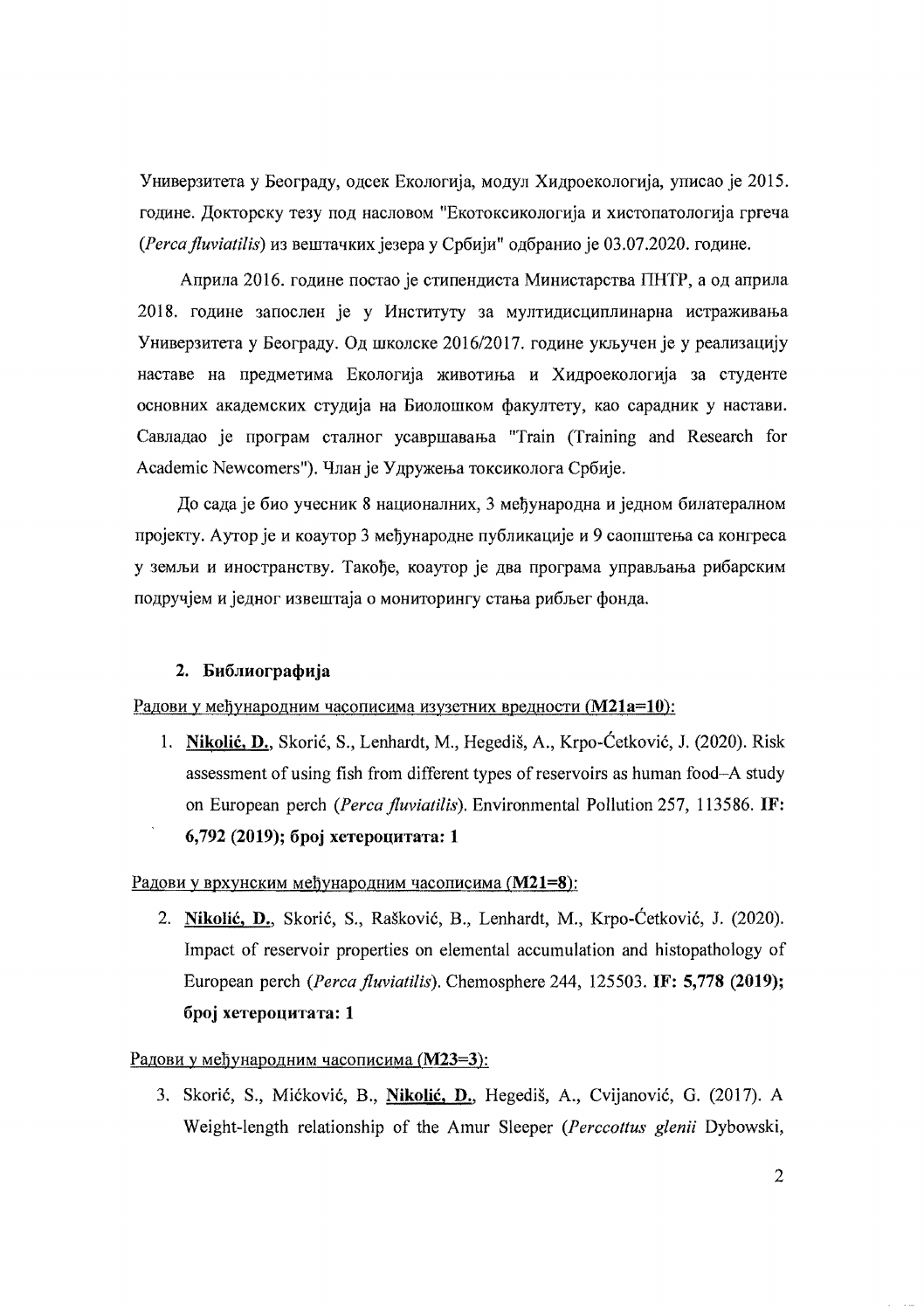1877) (Odontobutidae) in the Danube River drainage canal, Serbia. Acta Zoologica Bulgarica Suppl. 9, 155-159. IF: 0,413 (2016); број хетероцитата: 1

### Радови у научним часописима (M53=1):

4. Smederevac-Lalić, M., Regner, S., Lenhardt, M., Nikolić, D., Cvijanović, G., Jaćimović, M., Hegediš, A. (2019). Review of allochthonous fish species with the marine origin in Serbian freshwater system. Studia Marina 32(1), 33-46.

### <u>Радови саопштени на скупу међународног значаја штампани у целини (M33=1):</u>

- 5. Jaćimović, M., Krpo-Ćetković, J., Smederevac-Lalić, M., Lenhardt, M., Nikolić, D., Hegediš, A. (2018). Assessment of the fyke nets selectivity during black bullhead *(Ameiurus melas)* population research in Sava lake. 8th International conference "WATER & FISH". Belgrade, Serbia, 13-15 June, 2018, 197-201.
- 6. Frey, E., Smederevac-Lalić, M., Nikolić, D., Skorić, S., Krpo-Ćetković, J. (2018). Length-weight relationship and condition factor of the common bream *(Abramis brama)* in the Danube river near Belgrade (1168-1170 rkm). 8th International conference "WATER & FISH". Belgrade, Serbia, 13.-15. June, 2018, 209-213.
- 7. Nikolic, D., Skoric, S., Cvijanovic, G., Jacimovic, M., Jovicic, K., HegediS, A., Krpo-Cetkovic, 1. (2018). Assessment of fish species diversity and water quality in five reservoirs in Serbia based on Shannon's diversity index. 8th International conference "WATER & FISH". Belgrade, Serbia, 13.-15. June, 2018, 226-231.
- 8. Nikolić, D., Skorić, S., Smederevac-Lalić, M., Frey, E., Krpo-Ćetković, J. (2018). A comparison of fish diversity and abundance between the main course and an armlet of the Danube river near Belgrade (1168-1170 rkm). 8th International conference "WATER & FISH". Belgrade, Serbia, 13.-15. June, 2018, 241-246.

### <u>Радови саопштени на скупу међународног значаја штампани у изводу (М34=0,5):</u>

9. Skorić, S., Mićković, B., Nikolić, D., Hegediš, A., Cvijanović, G. (2017). Seasonal weight-length relationship of Amur sleeper *(Perccottus glenii*  Dubowski, 1877) in the Danube River drainage channel. Networking and Regional Cooperation Towards Invasive Alien Species Prevention and Management in Europe. 7th ESENIAS Workshop with Scientific Conference.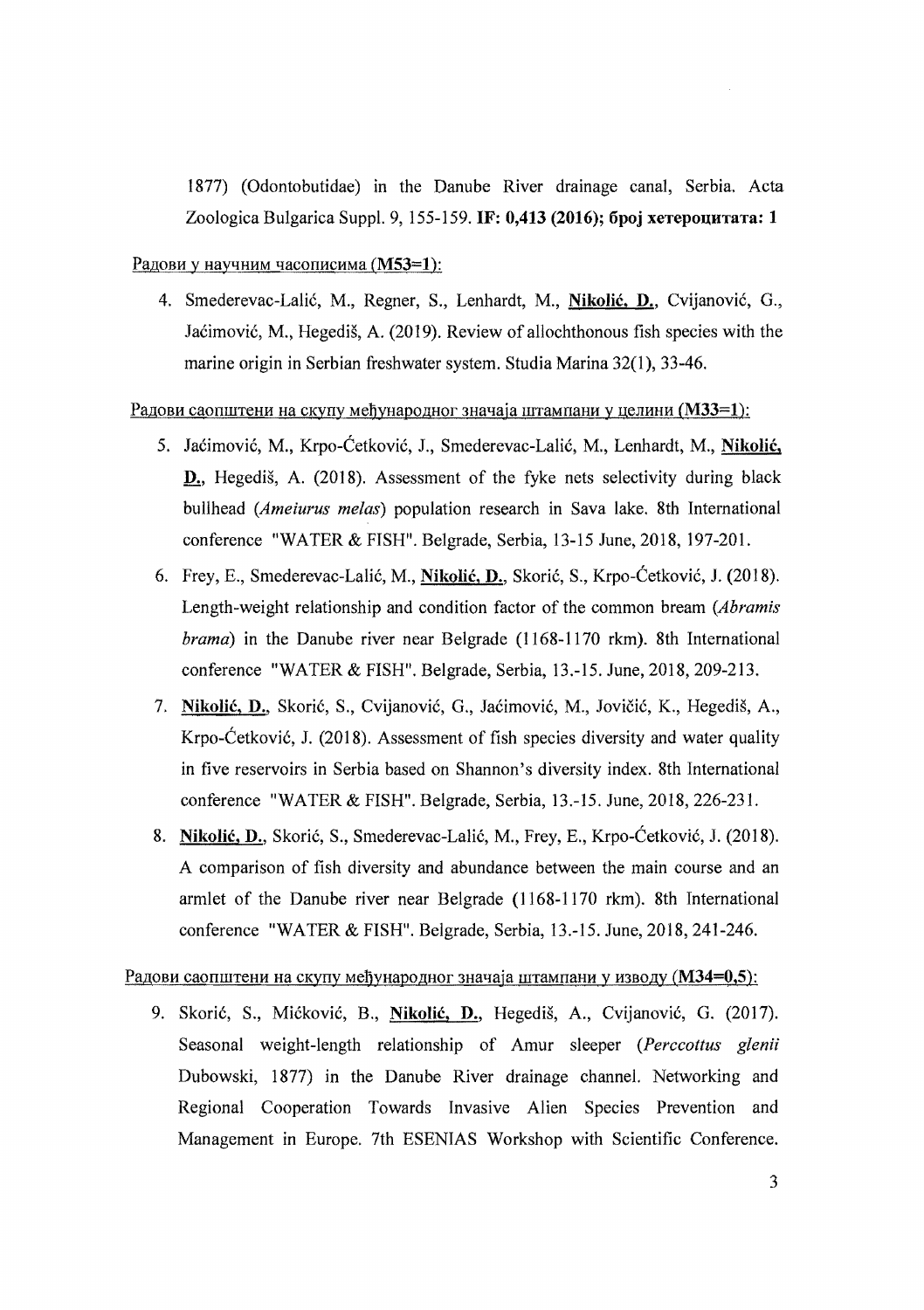Book of abstract. Institute of Biodiversity and Ecosystem Research, Bulgarian Academy of Sciences (IBER-BAS); East and South European Network for Invasive Alien Species (ESENIAS), Institute of Biodiversity and Ecosystem Research Bulgarian Academy of Sciences, pp. 157 - 157, 978-954-9746-42-6, Sofia, Bulgaria, 28. - 30. Mar, 2017.

- 10. Nikolić, D., Cvijanović, G., Smederevac-Lalić, M., Skorić, S., Hegediš, A., Jovičić, K., Krpo-Ćetković, J. (2019). Length-weight relationship and condition factor of the Cactus roach *(Rutilus virgo)* in the Perućac reservoir *(Serbia)*. International Conference Adriatic Biodiversity Protection - AdriBioPro2019. Kotor, Montenegro, 07.-10. April, 2019, Book of Abstracts: pp. 106.
- 11. Đikanović, V., Skorić, S., Cvijanović, G., Nikolić, D., Pucar, M., Nikčević, M., Miekovi6, R (2019). Biometry and diet of *Perccottus glenii* Dybowski, 1877 found in stagnant water nearby Veliko Gradiste (northeastern Serbia). International Conference Adriatic Biodiversity Protection - AdriBioPro2019. Kotor, Montenegro, 07.-10. April, 2019, Book of Abstracts: pp. 110.
- 12. Smederevac-Lalic, M., Regner, S., Nikolic, D., Cvijanovic, G., Jaeimovic, M., Hegediš, A., Lenhardt, M. (2019). Review of allochthonous fish species with the marine origin in Serbian freshwater system. International Conference Adriatic Biodiversity Protection - AdriBioPro2019. Kotor, Montenegro, 07.-10. April, 2019, Book of Abstracts: pp. 116.

<u>Радови саопштени на скупу</u> националног значаја штампани у целини (**M63=1**):

13. Mićković, B., Nikčević, M., Skorić, S., Nikolić, D., Djikanović, V. (2018). Stratifikacija pokazatelja kvaliteta vode akumulacije "Uvac" (sezona sredina leta rana jesen 2017). 47. konferencija 0 aktuelnim problemima koriscenja i zastite voda "Voda 2018", Sokobanja, Serbia 12.- 14. June, 2018. Zbornik radova: 75-8l.

Стручни радови, научно-популарни и популарни радови (М66а=0,2):

 $\ddot{\phantom{a}}$ 

 $\sim 10^4$ 

 $\sim$ 

14. Хегедиш, А., Скорић, С., Николић, Д. (2018). Извештај о мониторингу стања рибљег фонда на рибарском подручју у НП "Тара" за 2018. годину.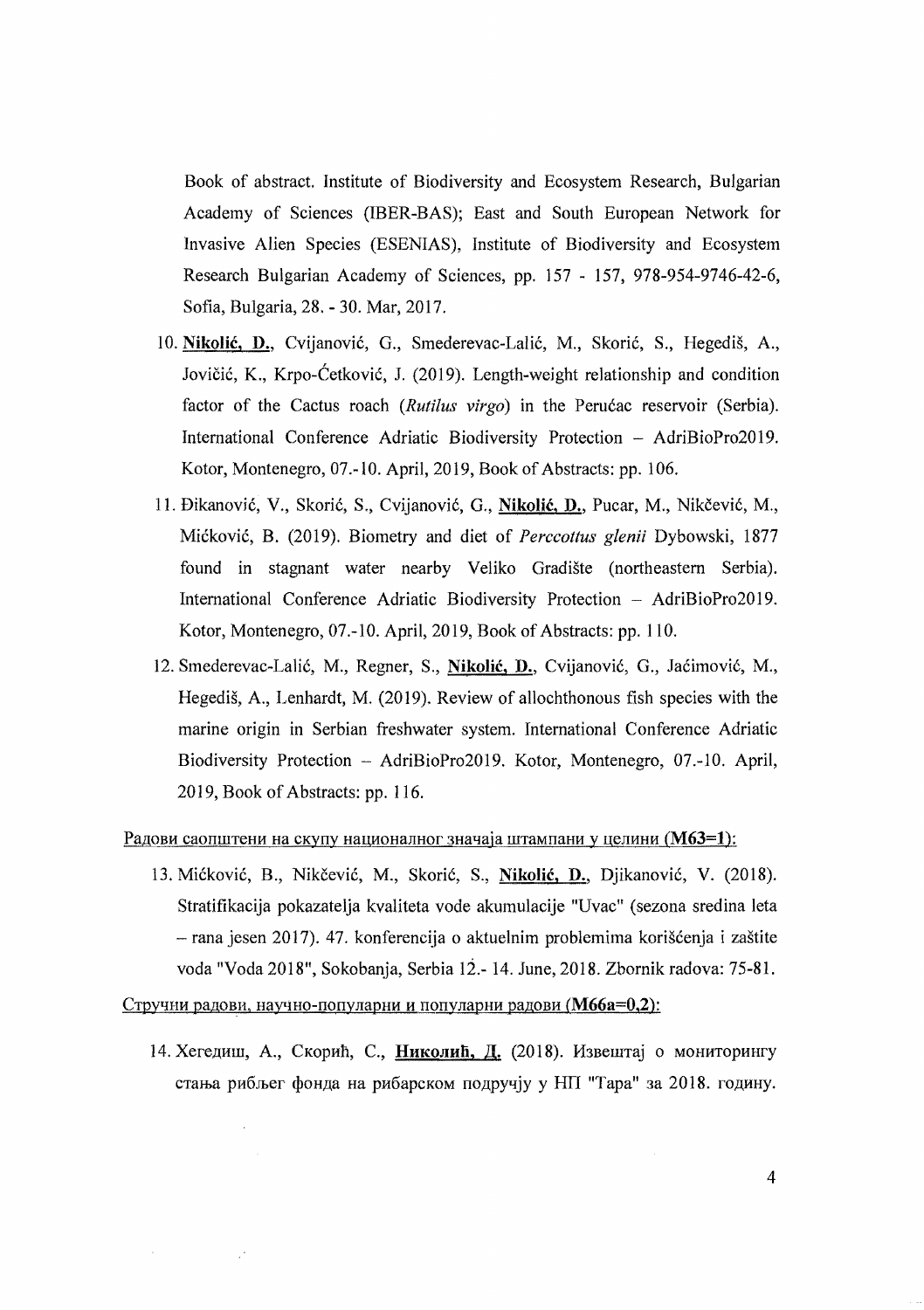Институт за мултидисциплинарна истраживања и Национални парк "Тара", 75 стр.

- 15. Хегедиш, А., Скорић, С., Николић, Д. (2018). Програм управљања рибарским подручјем у ПИО "Клисура реке Градац" за период 2019-2028. година. Институт за мултидисциплинарна истраживања и Еколошко друштво "Градац", 69 стр.
- 16. Хегедиш, А., Скорић, С., Николић, Д. (2019). Програм управљања рибарским подручјем "Велика Морава 2" за период 2019-2027. година. Институт за мултидисциплинарна истраживања и Привредно друштво за заштиту објеката и лица "Rivers Protect" доо, 100 стр.

### Одбрањена докторска дисертација (М70=6):

Николић, Д. (2020). Екотоксикологија и хистопатологија гргеча (Perca fluviatilis) из вештачких језера у Србији. Биолошки факултет, Универзитет у Београду.

### 3. Кратка анализа објављених радова

Радови др Душана Николића обухватају истраживања из неколико области: екотоскикологија и хистологија риба, екологија и фаунистика риба, као и мониторинг, заштита и унапређење акватичних екосистема.

Екотоксикологија и хистологија риба. Обухвата радове који се баве анализом дистрибуције и акумулације елемената у ткивима риба (1, 2), седименту (1) и води (2) вештачких језера различитих карактеристика, намена и степена еутрофикације. Анализе су извршене оптичком емисионом спектроскопијом са индуктивно спрегнутом плазмом (ICP-OES), упоређени су добијени резултати са максимално дозвољеним концентрацијама (МДК) прописаним законима, а израчунати су и одређени индекси (MPI, PLI, BCF, BASF) који указују на биодоступност испитиваних елемената и оптерећење које настаје услед њиховог присуства. Додатно, анализиране су хистопатолошке промене (XII) на шкргама и јетри свих узоркованих јединки гргеча. Акумулација елемената варирала је значајно између ткива, као и између испитиваних вештачких језера. Шкрге су биле највише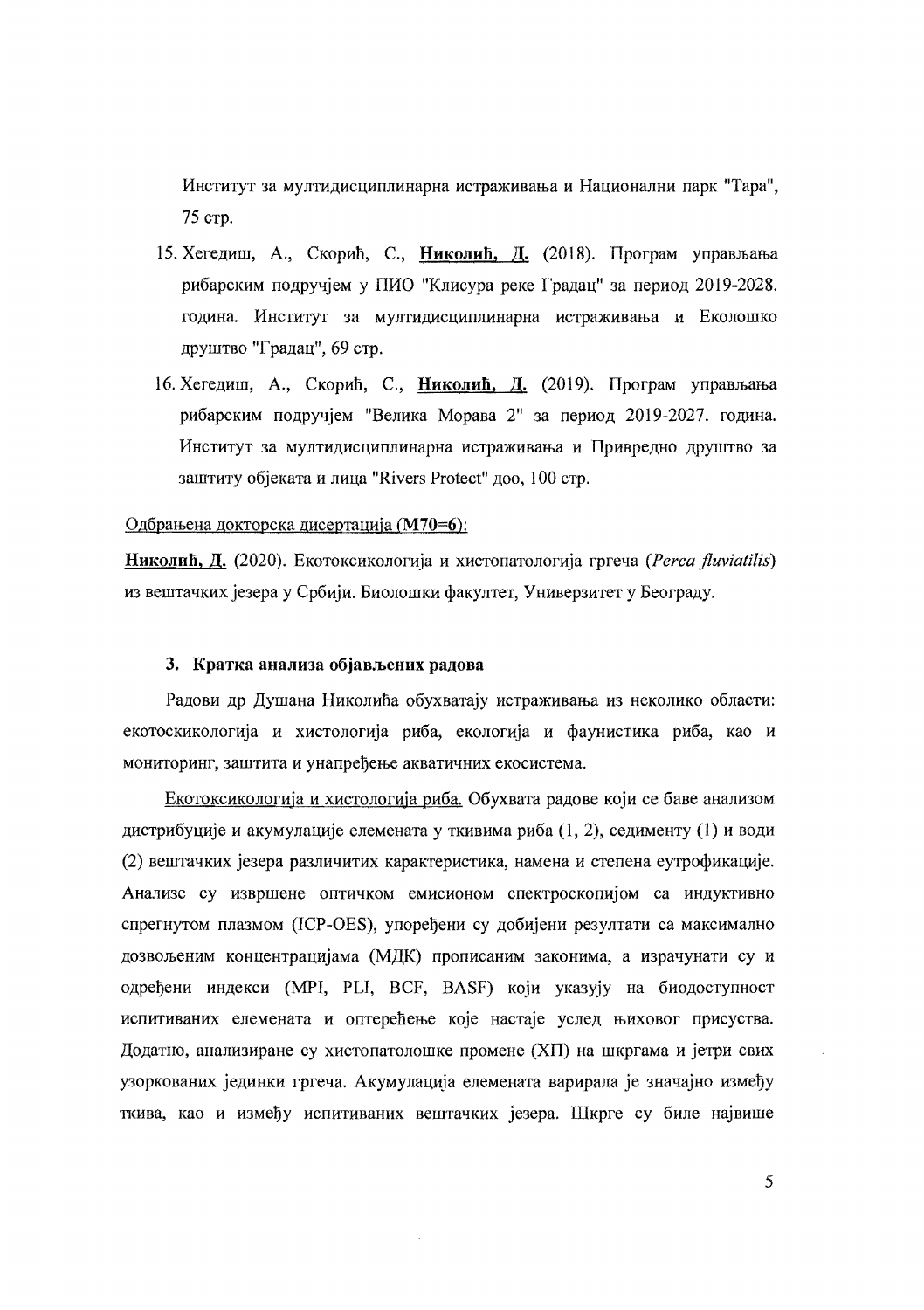захваћене загађењем, у поређењу са мишичним ткивом и јетром. Забележен је низак ниво XII промена, без значајних разлика између испитиваних језера.

Екологија и фаунистика риба. Резултатима еколошких и фаунистичких истраживања припадају радови 1-12. Радови 1, 2, 5, 7, 10 дају анализе еколошких карактеристика одређених врста риба из вештачких језера у Србији.

Радови у којима су размотрени дужинско-тежински односи, као и кондиција риба обухваћени су бројевима 3, 6, 9 и 10. Истраживања овог типа су нашла широку примену у рибарству и конзервационој биологији риба, јер могу пружити значајне информације о статусу рибљих популација.

У радовима 7 и 8 процењен је диверзитет риба из пет акумулација у Србији (Гараши, Перућац, Заовине, Овчар, Међувршје), односно између главног тока и рукавца реке Дунав код Београда.

Проблематику појаве, биолошких каратктеристика, ширења и утицаја инвазивних врста риба (3, 4, 5, 9, 11 и 12), глобалног феномена који представља све већи еколошки проблем у водама широм света, а у водама Србије последњих година представља један од најзначајнијих фактора угрожавања аутохтоног биодивезитета риба. Од инвазивних врста нарочито су обрађени амурски спавач (Perccottus glenii) (3, 9, 11), главочи из рода Neogobius (4, 12), цверглан (Ameiurus  $melas$  (5).

Мониторинг, заштита и унапређење акватичних екосистема. У радовима 1 и 2 анализиран је гргеч као потенцијални индикатор загађења вештачких језера у Србији изграђених са различитом наменом - водоснабдевање (Гараши), производња електричне енергије (Власина, Перућац, Заовине и Међувршје) и рекреација (Савско језеро), различитих карактеристика и ступњева еутрофикације. Извршена је процена потенцијалног еколошког ризика и степен контаминације, као и ризика по здравље људи. Резултати су указали на то да су вештачка језера за производњу електричне енергије под највећим антропогеним притиском и/или имају лошију политику управљања загађењем у поређењу са осталим типовима вештачких језера.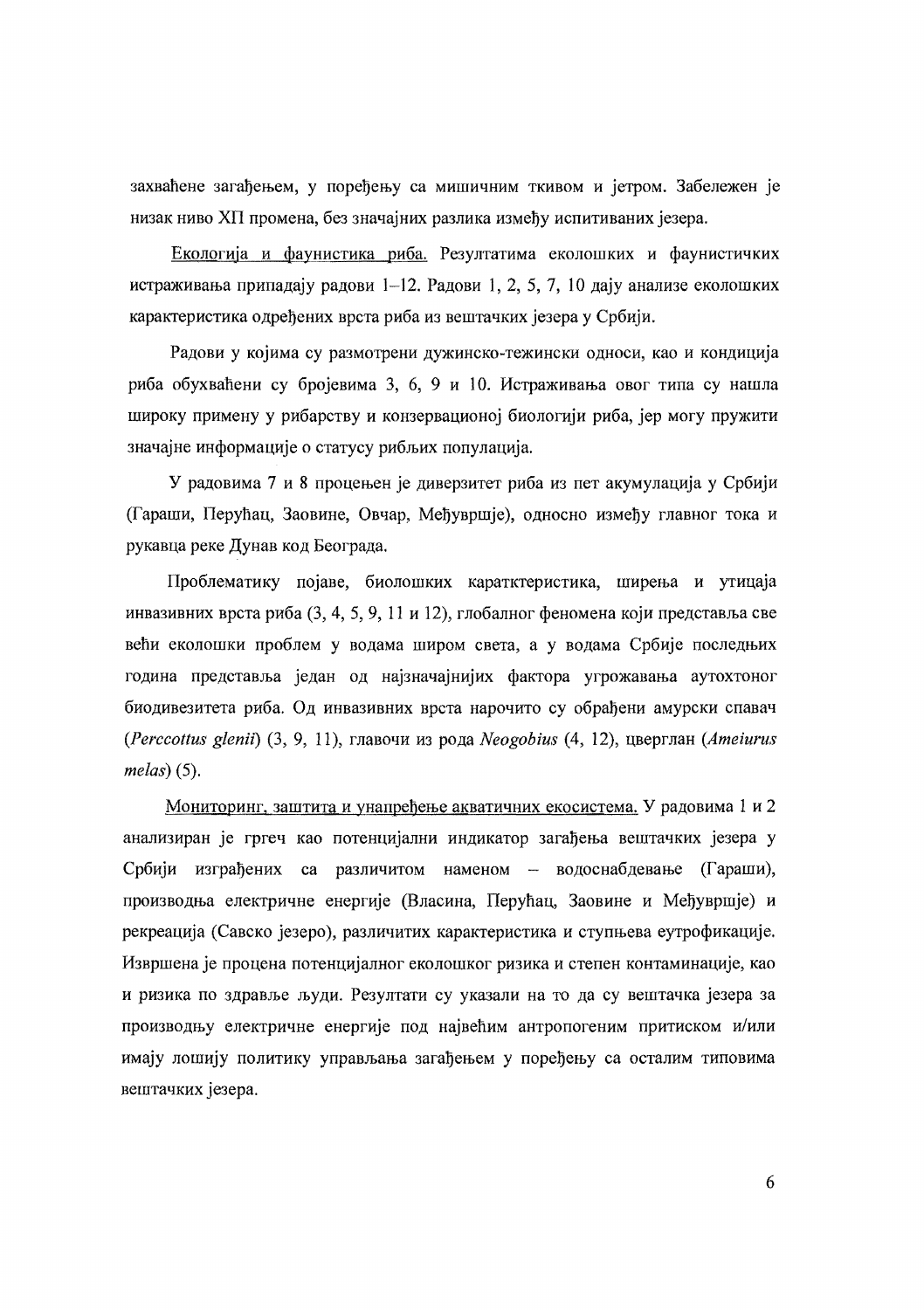Додатно, у радовима 7 и 8 аналзирана заједница риба као биоиндикатор стања акватичних екосистема. На основу датих истраживања, између осталог, процењен је и квалитет воде поменутих локалитета који се кретао између II-III и III-IV класе. У раду 13 размотрени су показатељи квалитета воде акумулације Увац у летњој и јесењој сезони 2017. године.

Студије, стручни радови и елаборати. Студије, стручни радови и елаборати у чијој изради је учествовао др Душан Николић представљају посебну активност која се одликује применом научних метода и приступа у анализи актуелног стања риболовних ресурса и изради докумената која имају изразито апликативан карактер. Ово се посебно односи на програме управљања риболовним ресурсима (15, 16), као и извештај о мониторингу стања рибљег фонда (14).

### 4. Цитираност

Унакрсним прегледом база података Scopus и Web of Science, указано је да су радови др Душана Николића цитирани 3 пута (без аутоцитата) у часописима са ISI листе:

Nikolić, D., Skorić, S., Lenhardt, M., Hegediš, A., Krpo-Ćetković, J. (2020). Risk assessment of using fish from different types of reservoirs as human food-A study on European perch (Perca fluviatilis). Environmental Pollution 257, 113586:

1. Mikhailenko, A. V., Ruban, D. A., Ermolaev, V. A., & van Loon, A. J. (2020). Cadmium **Pollution** in the Tourism Environment:  $\mathbf{A}$ Literature Review. Geosciences, 10(6), 242.

Nikolić, D., Skorić, S., Rašković, B., Lenhardt, M., Krpo-Ćetković, J. (2020). Impact of reservoir properties on elemental accumulation and histopathology of European perch (Perca fluviatilis). Chemosphere 244, 125503.

2. Imentai, A., Rašković, B., Steinbach, C., Rahimnejad, S., Yanes-Roca, C., & Policar, T. (2020). Effects of first feeding regime on growth performance, survival rate and development of digestive system in pikeperch (Sander lucioperca) larvae. Aquaculture, 735636.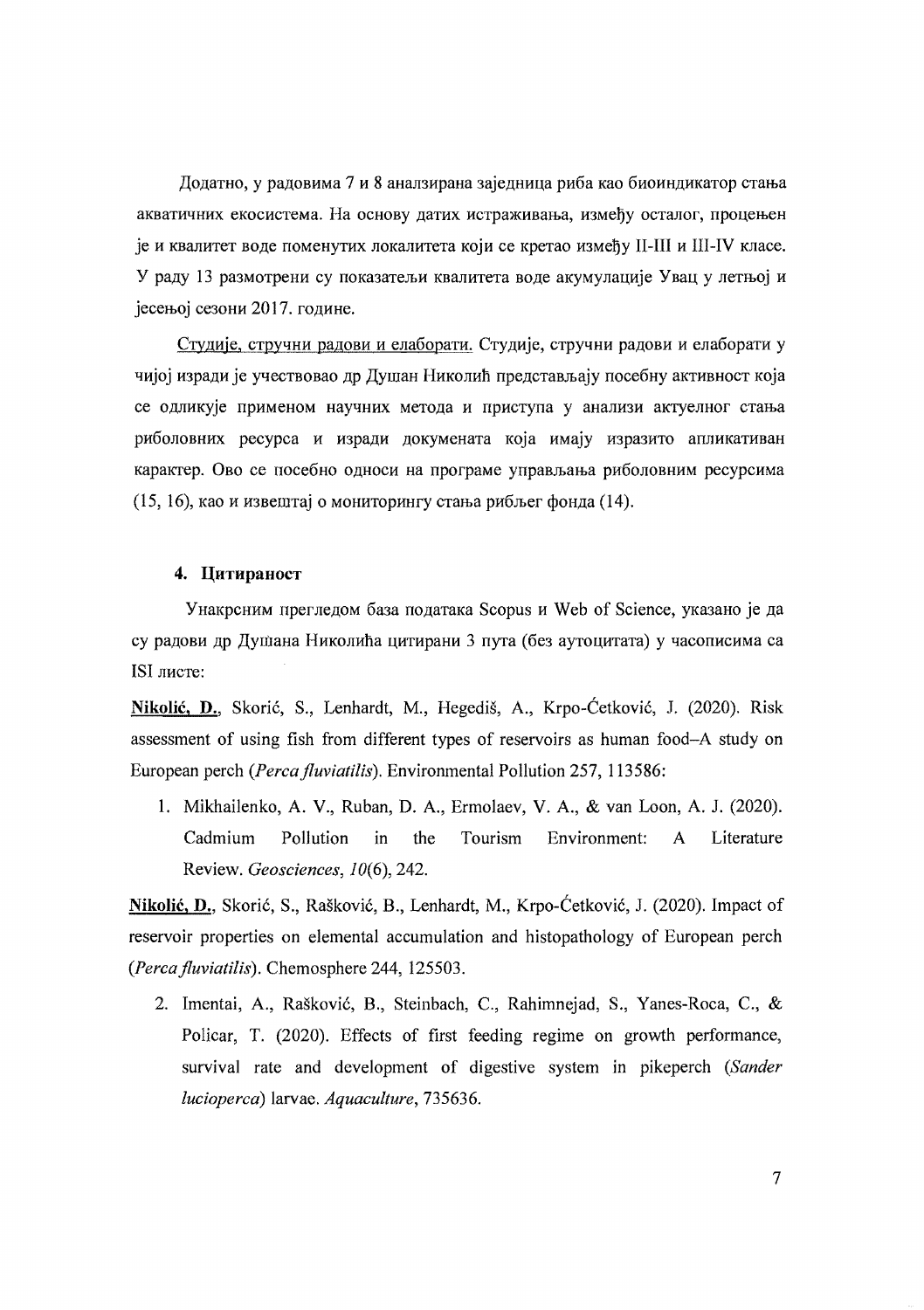Skorić, S., Mićković, B., Nikolić, D., Hegediš, A., Cvijanović, G. (2017). A Weightlength relationship of the Amur Sleeper (*Percottus glenii* Dybowski, 1877) (Odontobutidae) in the Danube River drainage canal, Serbia, Acta Zoologica Bulgarica Suppl. 9, 155-159.

3. Trichkova, T., Tomov, R., Vladimirov, V., Kalcheva, H., & Uludağ, A. (2017). ESENIAS and DIAS Networks and highlights of the 7th ESENIAS Workshop with Scientific Conference "Networking and Regional Cooperation Towards Invasive Alien Species Prevention and Management in Europe". Acta Zooogica Bulgarica Suppl, 9, 5-19.

#### 5. Квалитативни ангажманя показатељи научног лопринос  $\mathbf{u}$ унапређењу научног и образовног рада

### 5.1. Образовни рад

Од школске 2016/2017. Године, др Душан Николић учествује у извођењу практичне наставе на основним студијама у оквиру предмета Хидроекологија и Екологија животиња на Катедри за екологију и географију животиња Биолошког факултета Универзитета у Београду.

### 5.2. Учешће у реализацији међународних пројеката

- Managing and restoring aquatic EcologicAl corridors for migratory fish species in the danUbe RivEr baSin, MEASURES, Intereg Danube transnational ргодгатте. Финансијер и трајање: ИПА пројекат, 2018-2021.
- Black bullhead (Ameiurus melas) in Ponjavica Nature Park: biological characteristics, effects on native ichthyofauna, mass removal and experimental rearing (24690-1). Финансијер и трајање: Rufford Foundation, 2018-2019.
- The European Aquatic Animal Tracking Network COST Action CA18102.  $\bullet$ Финансијер и трајање: ЕУ, 2019-2023.
- Comparative ecology of selected invasive fish species in Slovakia and Serbia in  $\bullet$ respect with climate change and human disturbance (377-00-107/2019-09/04).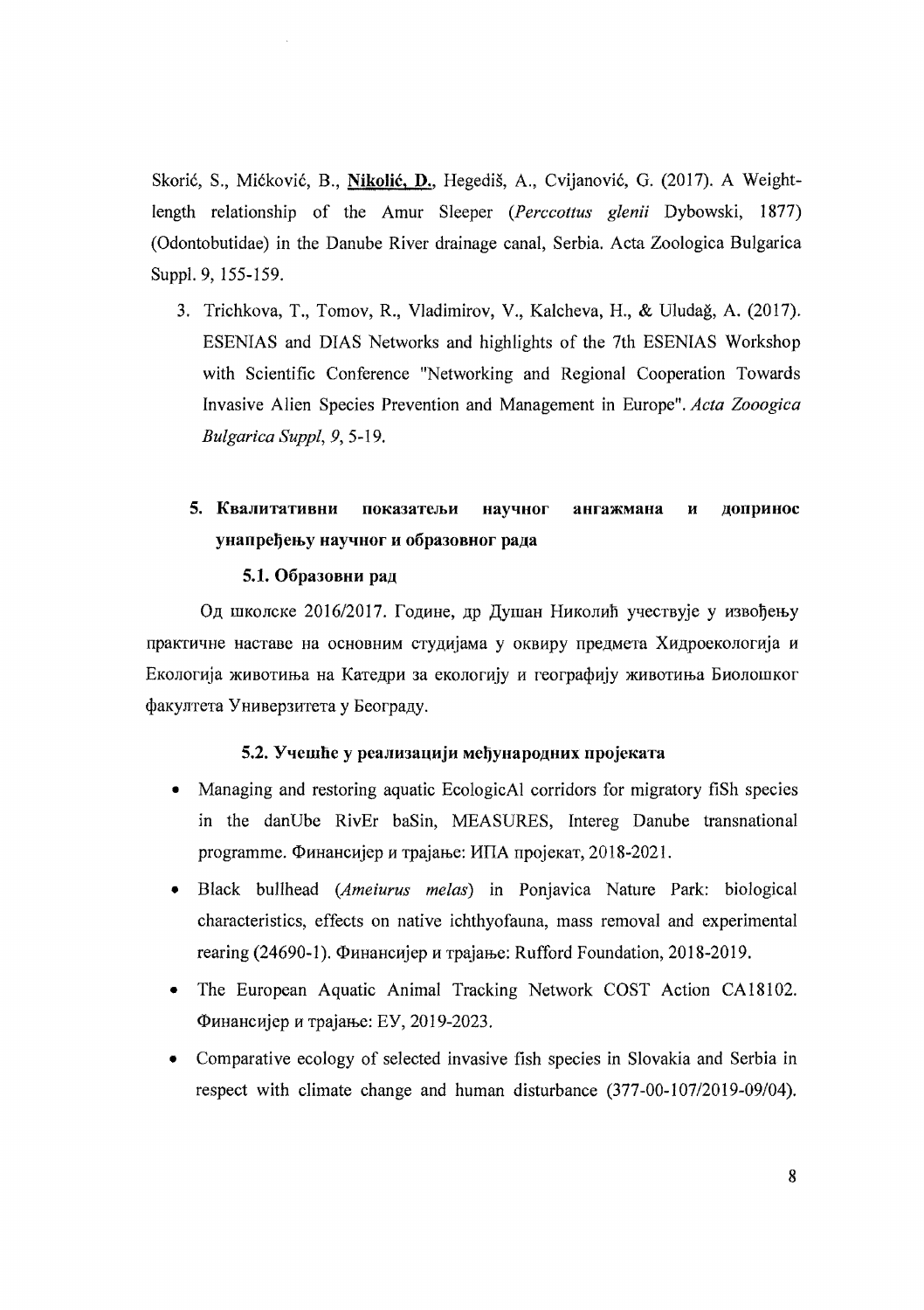Финансијер и трајање: Министарство просвете, науке и технолошког развоја Републике Србије и Slovak Research and Development Agency, 2019-2020.

### **5.3. Yqemlle y peaJIH3an:HjH Han:HOHaJIHHX npojeKaTa**

- Рибе као биоиндикатори стања квалитета отворених вода Србије (ОИ 173045). Финансијер и трајање: Министарство просвете, науке и технолошког развоја Републике Србије, 2011-2019.
- Мерење и моделирање физичких, хемијских, биолошких и морфодинамичких параметара река и водних акумулација (ТР 37009). Финансијер и трајање: Министарство просвете, науке и технолошког развоја Peny6nMKe Cp6Mje, 2011-2019.
- HCTpmKMBaIDe KapaKTepMCTMKa nonynall,Mje COMa *(Silurus glanis)* M3 YBaQKe акумулације. Финансијер и трајање: Министарство заштите животне средине Републике Србије, 2018.
- $\bullet$  Прибављање података и друге услуге у циљу наставка успостављања еколошке мреже у Републици Србији (ЈНОП 01/ 2018). Финансијер и трајање: Завод за заштиту природе Србије, 2018-.
- Прибављање података и друге услуге у циљу успостављања еколошке мреже Европске уније Натура 2000 као дела еколошке мреже Републике Србије (ЈНОП 02/2018). Финансијер и трајање: Завод за заштиту природе Cp6Mje, 2018-.
- Прибављање података и друге услуге у циљу наставка израде црвених листа појединачних група организама флоре, фауне и гљива у Републици Србији (JHOII 03/2018). Финансијер и трајање: Завод за заштиту природе Србије, 2018-.
- Оперативни мониторинг површинских и подземних вода Републике Србије - Партија 1 - Оперативни мониторинг површинских вода. Финансијер и трајање: Министарство заштите животне средине Републике Србије, 2018-2019.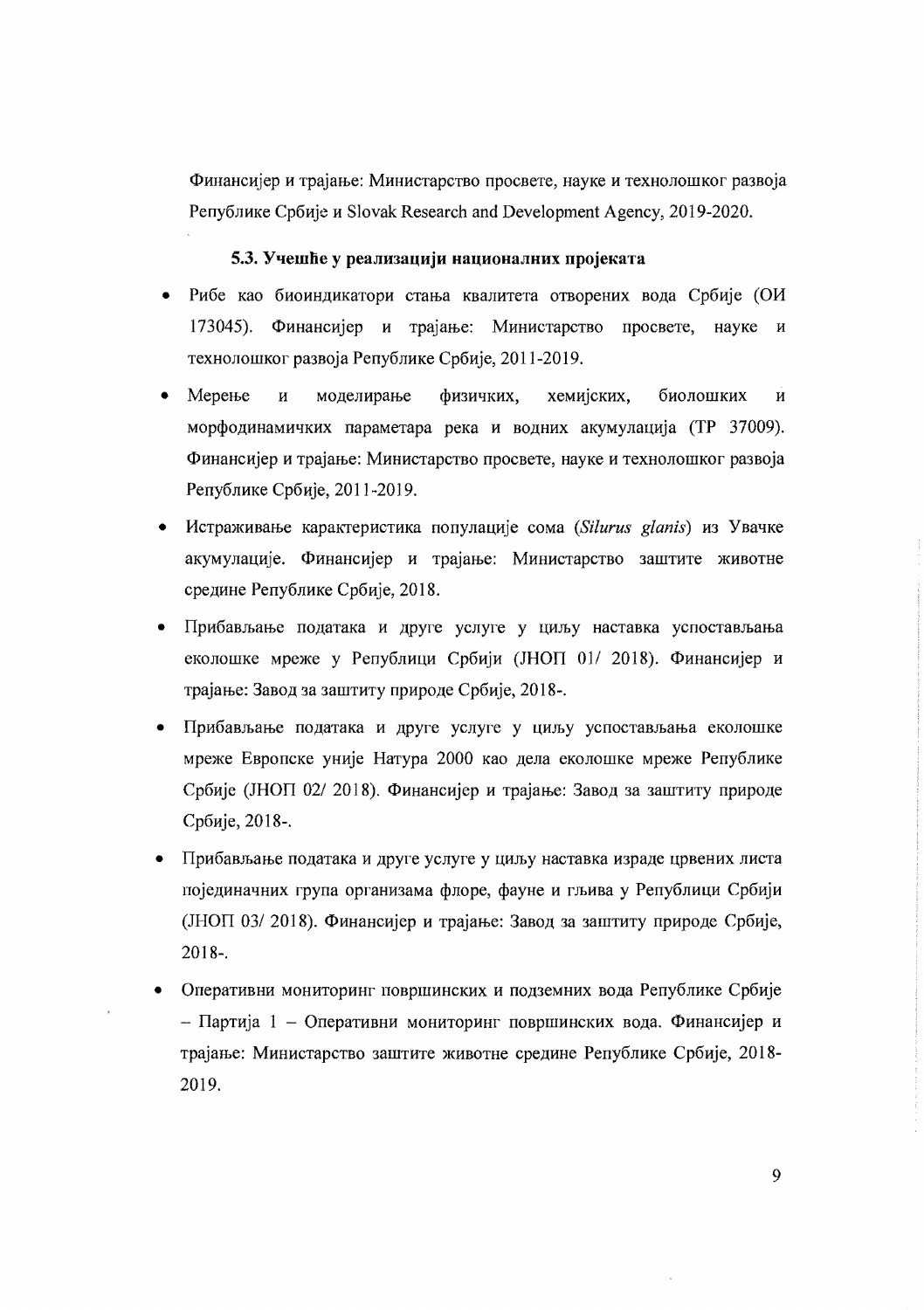• Израда студије о присуству Европске јегуље у риболовним водама Републике Србије. Финансијер и трајање: Министарство заштите животне средине Републике Србије, 2019.

### 5.5. Чланства у научним друштвима

Кандидат је члан Удружења токсиколога Србије.

### 5.6. Остало

Др Душан Николић је током 2016/17. године, односно 2017/18. године, савладао програм сталног усавршавања "Train (Training and Research for Academic Newcomers") у оквиру пројекта који се организује уз подршку Фондације краља Бадуена.

Успешно је завршио стручну праксу у периоду од 03.08.2015. године до 25.09.2015. године у оквиру организације IASTE (The International Association for the Exchange of Students for Technical Experience), када је на Националном Универзитету Сан Хуан (Аргентина) био укључен на пројектима "Umbrella for the conservation of native forest species in the Ischtigualasto provincial park" u "Hierarchical models of species distribution in hyperarid desert of the central west of Argentina: Microcavia australis as a models".

### 6. Квантитативна оцена резултата научно-истраживачког рада

Квантитативна оцена резултата научно-истраживачког рада др Душана Николића дата је у Табели 1 и Табели 2.

| Ознака групе    | Укупан број радова | Вредност индикатора | Укупна вредност |
|-----------------|--------------------|---------------------|-----------------|
| M21a            |                    |                     |                 |
| M <sub>21</sub> |                    |                     |                 |
| M23             |                    |                     |                 |
| M33             |                    |                     |                 |
| M34             |                    | 0,5                 |                 |
| M53             |                    |                     |                 |
| M63             |                    |                     |                 |
| M66a            |                    | $_{0,2}$            | 0,6             |
| M70             |                    |                     |                 |
| Укупно          |                    |                     | 35,6            |

Табела 1. Преглед резултата научно-истраживачког рада др Душана Николића.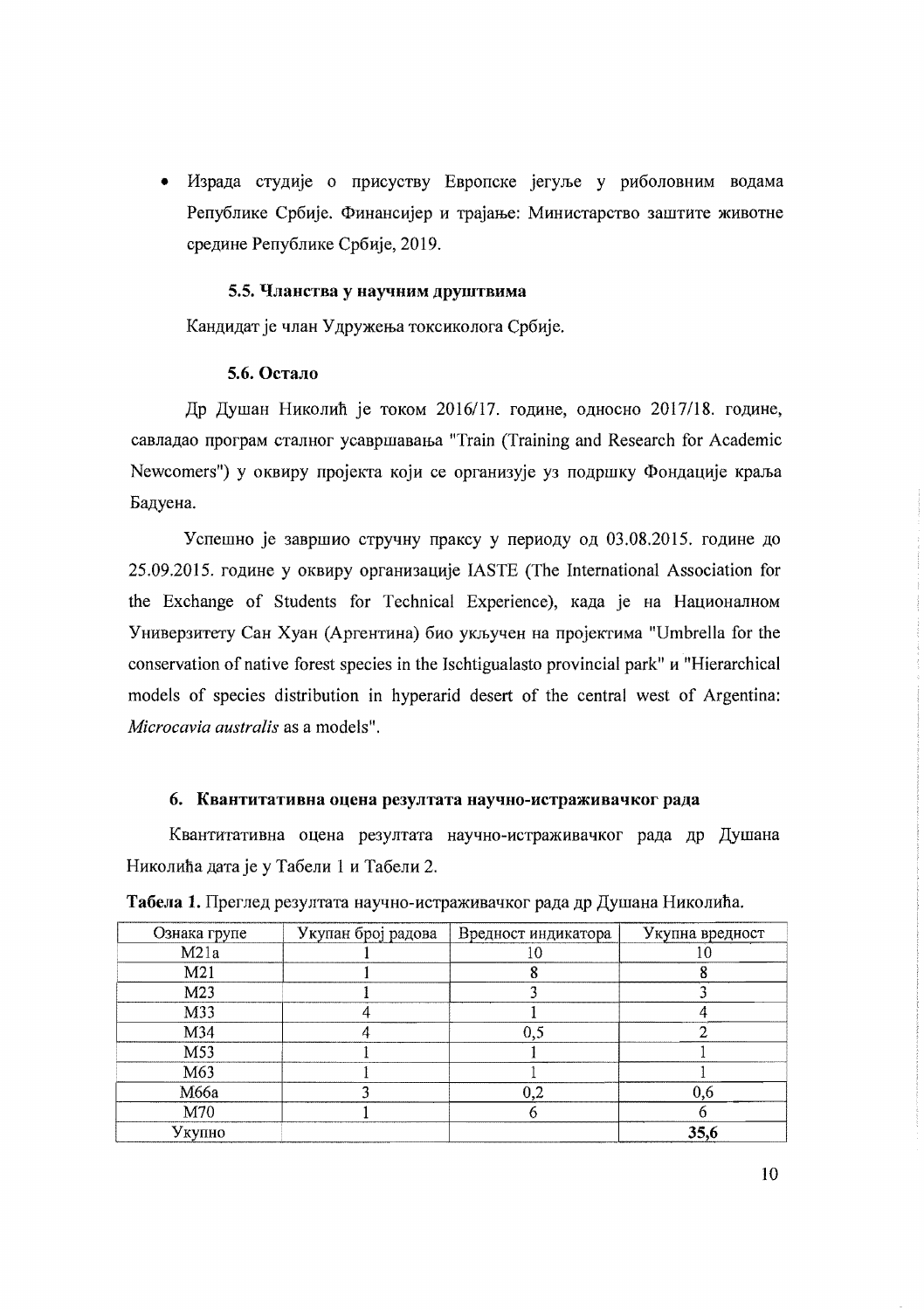Укупна вредност импакт фактора ИФ = 12,983

Табела 2. Укупне вредности коефицијента М др Душана Николића након избора у звања истраживач-сарадник према категоријама прописаним у Правилнику за област природно-математичих и медицинских наука.

| Диференцијални услов -<br>избора<br>првог<br>V<br>ОД<br>претходно<br>звање<br>до<br>избора у звање | Потребно је да кандидат има најмање XX<br>поена, који треба да припадају следећим<br>категоријама |                     |           |
|----------------------------------------------------------------------------------------------------|---------------------------------------------------------------------------------------------------|---------------------|-----------|
|                                                                                                    |                                                                                                   | Неопходно<br>$XX =$ | Остварено |
| Научни сарадник                                                                                    | Укупно                                                                                            | 16                  | 35,6      |
| Обавезни (1)                                                                                       | $M10+M20+M31+M32+M33+M41+M42$                                                                     | 10                  | 25,0      |
| Обавезни (2)                                                                                       | $M11+M12+M21+M22+M23$                                                                             | 6                   | 21,0      |

### 7. Мишљење и предлог комисије

Др Душан Николић показао је значајан степен самосталности у раду, осмишљавању и планирању истраживања, као и критичком тумачењу резултата научних истраживања. Аутор је и коаутор 16 библиографских јединица. Публиковао је три рада у научним часописима међународног значаја, са укупним коефицијентом  $M = 21$  и импакт фактором  $M\Phi = 12,983$ , што говори у прилог квалитету његовог научно-истраживачког рада.

Свеобухватном анализом научног доприноса и прегледом приказаних података, а према критеријумима прописаним Законом о научно-истраживачкој делатности и Правилником о поступку и начину вредновања и квантитативном исказивању научно-истраживачких резултата истраживача, потврђује  $ce$ оправданост његовог избора у звање научни сарадник.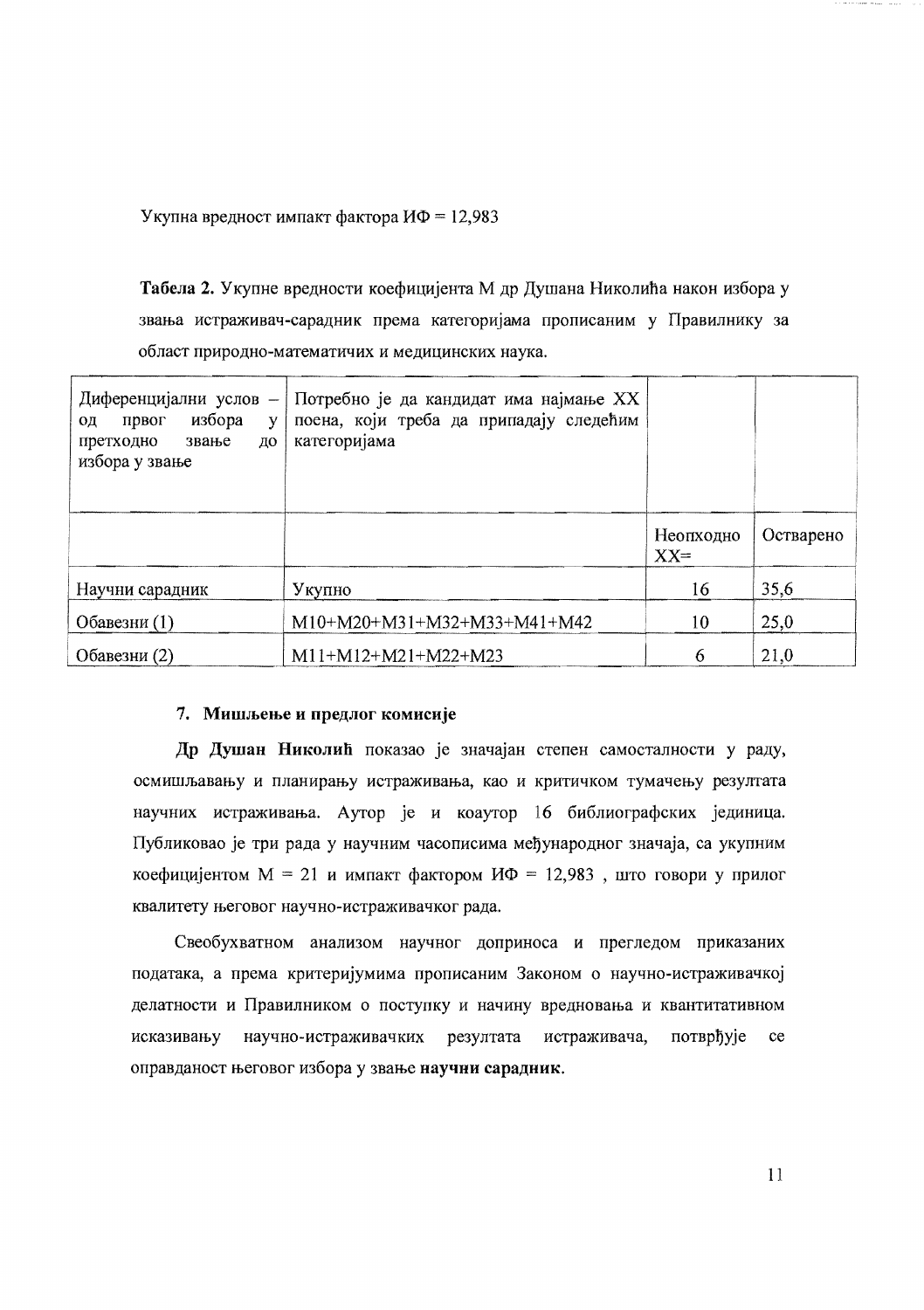На основу изложеног Комисија сматра да кандидат испуњава услове прописане од стране Министарства просвете, науке и технолошког развоја Републике Србије за стицање звања научни сарадник, те предлаже Научном већу Института за мултидисциплинарна истраживања да прихвати овај извештај и предложи Министарству избор др Душана Николића у наведено звање.

Комисија:

James

др Зоран Гачић, научни саветник, Универзитет у Београду - Институт за мултидисциплинарна истраживања

Mapzan Nevergan

др Мирјана Ленхардт, научни саветник, Универзитет у Београду - Институт за биолошка истраживања "Синиша Станковић", Институт од националног значаја

C. Wown

др Стефан Скорић, виши научни сарадник, Универзитет у Београду - Институт за мултидисциплинарна истраживања